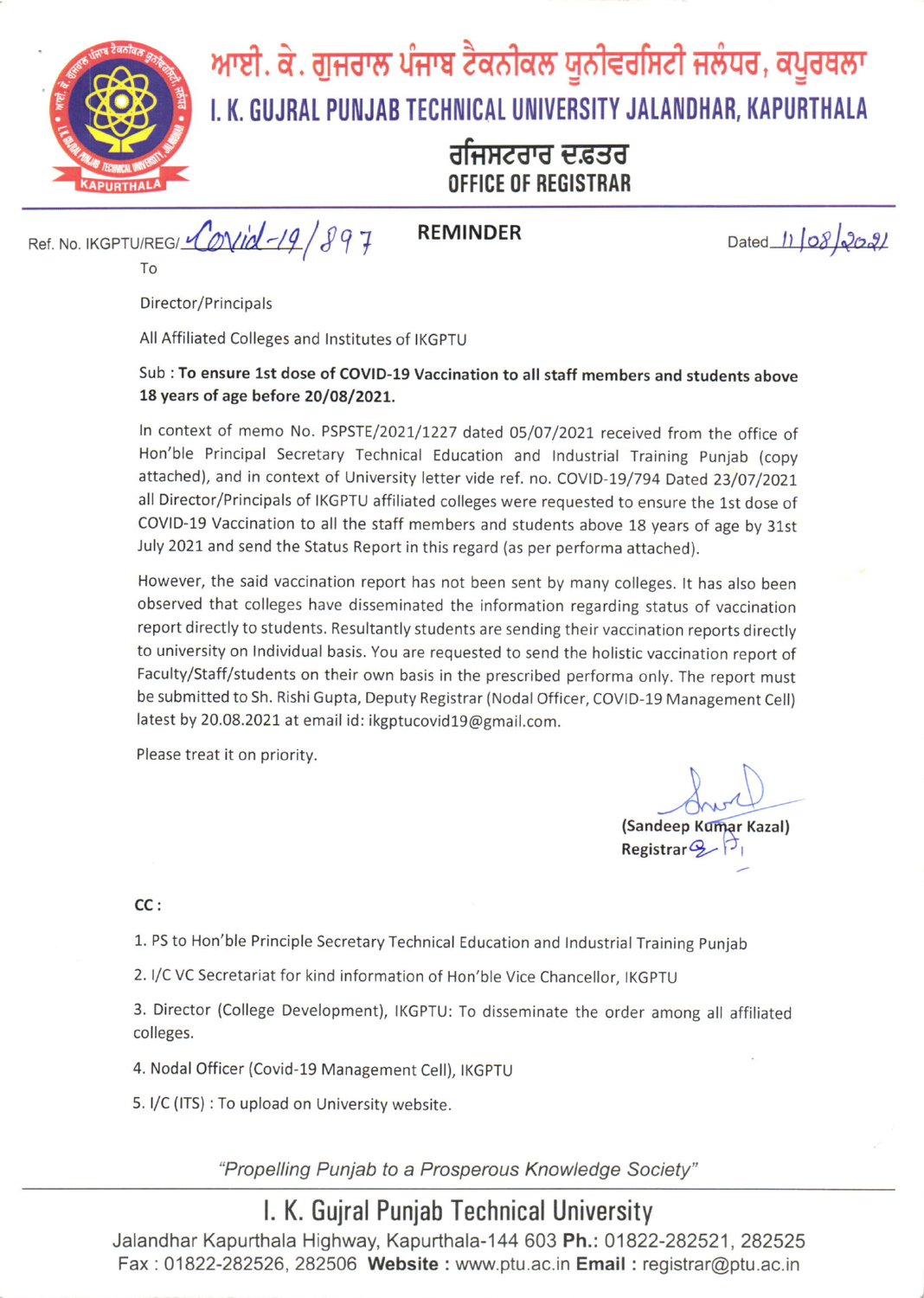

# ਆਈ. ਕੇ. <mark>ਗੁਜਰਾਲ ਪੰਜਾਬ ਟੈਕਨੀਕਲ ਯੂਨੀਵਰਸਿਟੀ ਜਲੰਧਰ</mark>, ਕਪੁਰਥਲਾ I. K. GUJRAL PUNJAB TECHNICAL UNIVERSITY JALANDHAR, KAPURTHALA

## ਰਜਿਸਟਰਾਰ ਦਫ਼ਤਰ **OFFICE OF REGISTRAR**

Ref. No. IKGPTU/REG/ Could-19 / 794

Dated  $-2301/20$ 

TO

Director/Principals All Affiliated Colleges and Institutes of IKGpTU

#### Sub: To ensure 1<sup>st</sup> dose of COVID-19 Vaccination to all staff members and students above 18 years of age before 31-07-2021.

In context of memo No, PS/PSTE/2021/1227 dated 05/07/2021 received from the office of Hon'ble Principal Secretary Technical Education and Industrial Training Punjab (copy attached), all Director/Principals of IKGPTU affiliated colleges are requested to ensure the 1st dose of COVID-19 Vaccination to all the staff members and students above 18 years of age is administered by 31<sup>th</sup> July 2021. You are requested to send the Status Report in this regard (as per proforma attached) to sh. Rishi Gupta, Deputy Registrar (Nodat officer, COVID-19 Management, IKGPTU) latest by  $31<sup>th</sup>$  July 2021 by 11:00 AM at email id: ikgptucovid 19@gmail.com.

Please treat it on priority.

 $\mathcal{S}$ m $\bigcup$ (Sandéep Kumar Kazal)<br>Registrar محمد

#### CC:

- 1. PS to Hon'ble Principal Secretary Technical Education and Industrial Training Punjab
- 2. I/C VC Secretariat for kind information of Hon'ble Vice Chancellor, IKGPTU
- 3. Director (College Development), IKGPTU; To disseminate the order amonq all affiliated colleges.
- 4. Nodal Officer (Covid-l9 Managernent), tKGFrfU
- 5. I/C (ITS): To upload on University website.

"Propelling Punjab to a Prosperous Knowledge Society"

## l. K. Gujral Punjab Technical University

Jalandhar Kapurthala Highway, Kapurthala-144 603 Ph.: 01822-282521, 282525 Fax: 01822-282526, 282506 Website : www.ptu.ac.in Email : registrar@ptu.ac.in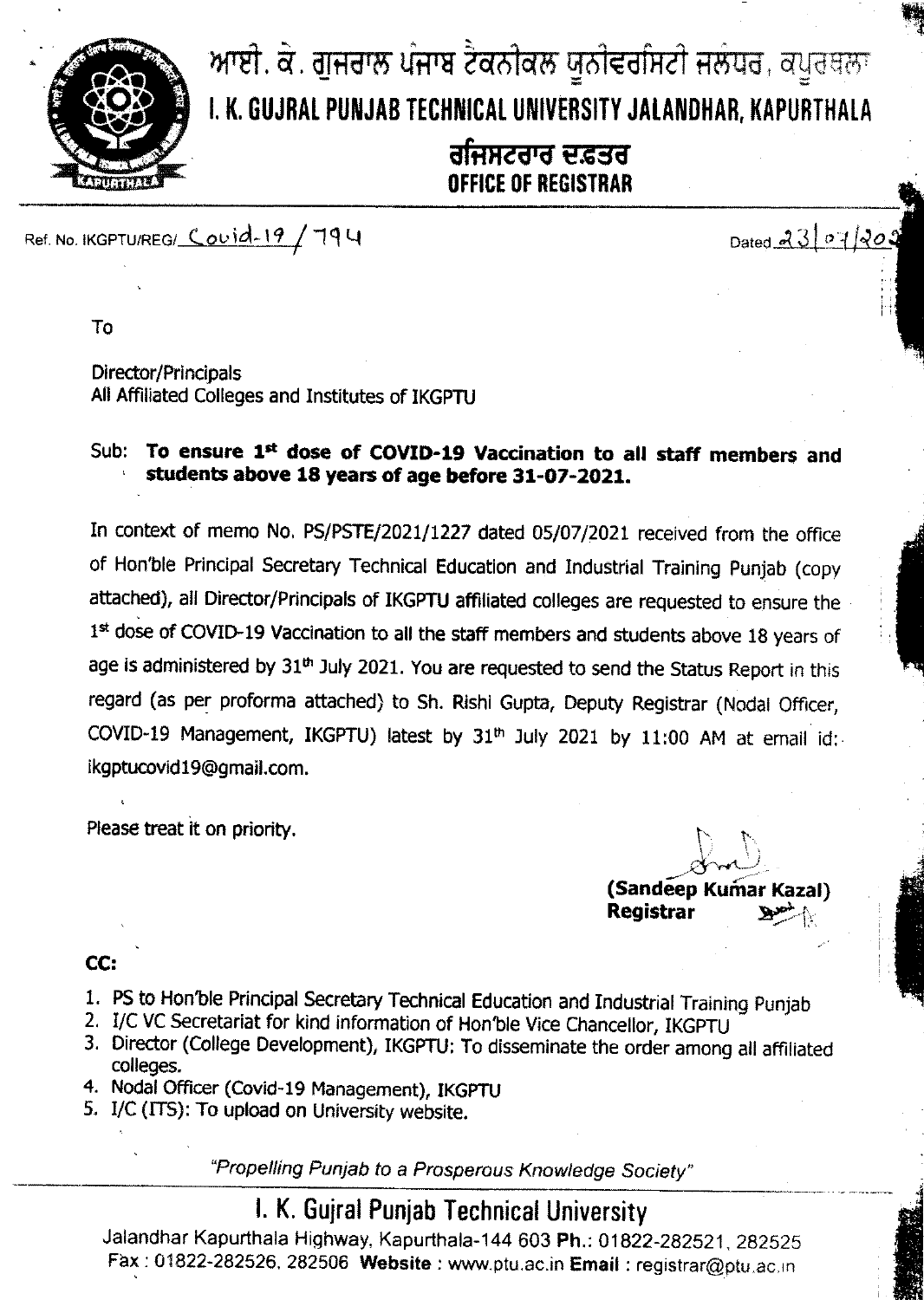#### (7) 7d 3 ( 1 7 %)

#### was not father with Gending taxes on Revenue (Bacted Billant) : White

 $\frac{1}{2} \lambda \frac{1}{2} \frac{m}{2} \left( 1 + \frac{1}{2} \lambda \right)$ 

|                      | ਹਾਇਲ ਦਾ ਸਨੁੱਖੋ - ਆਈ ਕਰਦਾਲਾਲ ਪਲਾਸ ਨੈਕਸਲਕਲ ਬਣਾਵਾ ਖੇਸ਼ ਦਾ ਜਨਪੰਜ                        |
|----------------------|-------------------------------------------------------------------------------------|
| R.                   | ਵਾਇਸ ਦਾਮਲਗ, ਮਰਾਫਾਜ਼ਾ ਰੋਗਰੀਤ ਸਿੰਘ ਪੰਜਾਬ ਵੈਬਲੀਕੁਜ਼ ਯੂਨੀਵਰਸਵੀ, ਬਾਨਰਾਮ                  |
| $\tilde{Z}_{\mu\nu}$ | ਵਾਇਸ ਹਾਸਲਗ, ਸੰਬੰਦ ਭਗਰ ਸਿੰਘ ਸਵੇਰ ਯੂਨੀਵਰਸਿਟੀ, ਫਿਰੋਰੀਪੁਰ                               |
| Ń.                   | ਵਾਇਸ ਦਾਸ਼ਨਗ, ਸਰਦਾਰ ਬੇਅਰ ਸਿੰਘ ਸਟਾਟ ਯੂਨੀਵਰਸਿਟੀ ਰਚਦਾਜਸ਼ਰ।                              |
| Ny.                  | Original company with a biling with the first control of a later of                 |
| €.                   | ਜਜ਼ਾਬ ਜ਼ਾਜ ਦੇ ਸਮੂਹ ਪ੍ਰਿੰਸ਼ੇਪਲ ਸਰਕਾਰੀ ਕੀਰੋ ਮਰਕਾਰੀ ਇਜੀਨੀਆਂ ਜਾਂ ਜਾਂਦਜ                  |
| $\sim 10^{11}$       | ਪੁ <del>ਕਾ</del> ਬ ਹਾਸ ਦੇ ਸਮੂਹ ਪ੍ਰਿੰਸੀਪਲ ਸਰਕਾਰੀ, ਗੈਰ ਸਟਕਾਰੀ ਸ਼ਹੂ ਤਕਨੀ ਦੇ ਤਾਂ, ਜਾਂ ਪ |
|                      | ਪਸਾਣ ਰਾਜ ਦੇ ਸਮਰ ਹਿਸਪਤ 'ਸੰਬੀ ਸਮਰ ਸਰਕਾਰੀ / ਹੁੰਚ ਹਰਕਾਰੀ ਪ੍ਰੋਗਸੀਰਪ                      |

(मिधास भी प्रोप्तावा ता)

详释 2015年8月7月22日 0-30 05/07/2021

ਦੱਲ੍ਹਸ਼ਮ, ਤਰਕੀਤਾ ਸਿੱਖਿਆ ਦੇ ਅਦਰਿਆ ਦੇ ਸ਼ਹਾਂ ਨਾਖ਼ਤ (ਪਰਦੁਲ ਹੀ ਕਿਸ਼ਨ 700 ਦੇ ਿੱਚਿ ਜਾਂਦਾਬੀਆਂ ਨੂੰ ਮਹਿੰਸ਼ ਦੀ ਤੌਰ 'ਤੇ vaccination ਕਰੋਬਾਲੇ?' ਸਾਰੇਜ

ਅਸ ਨੂੰ ਆਖਿਆ ਭਾਜ਼ਾ ਹੈ ਕਿ ਰਾਜ ਦੇ ਸਾਰੇ ਜ਼ਖ਼ਤੀਕੀ ਸਿਧਿਆ ਦੇ ਅਵਾਜ਼ਿਆਂ ਦੇ ਸਾਰੇ ਸਟਾਂਡ ,ਅਤੇ ਮਾਰੋਂ 18 ਸਾਲ ਵੀ ਉਮਰ ਤੇ ਵੱਧ ਦੇ ਫਿਵਿਆਰਥੀਆਂ ਨੂੰ ਪਿਤੀ 31 ਦੇ 1 ਅੱਜ <sup>ਦ</sup>ੱਕ .<br>Store it ex **ਪਹਿਲੀ dose ਉਦੇਸ਼ੀ ਜਾਵੇ।** 

2. **ਇਸ ਸਬੰ**ਧੀ ਪ੍ਰੋਗਤੀ ਦੀ ਨਿਸਨਰਸਤਾਪਤ ਵਲੋਂ ਹਰ ਮਗਲਵਾਰ ਨੂੰ ਸਵੇਰੇ 11 ਵੱਲੋਂ ਆਪ ਦੇ OFF VIDEO COULTRANCE AND FAIRLAS ROOM

> अस्तान जसम् त्यास हे छेम ਪ੍ਰਸ਼ੁੱਢ ਜਦੋਂ ਦਵੇਂ ਜਾਂ<del>ਦ</del>ਦੀਆਂ ਸਿੱਖਿਆ ਨਾ Webbina Bruntind (6, 300) shares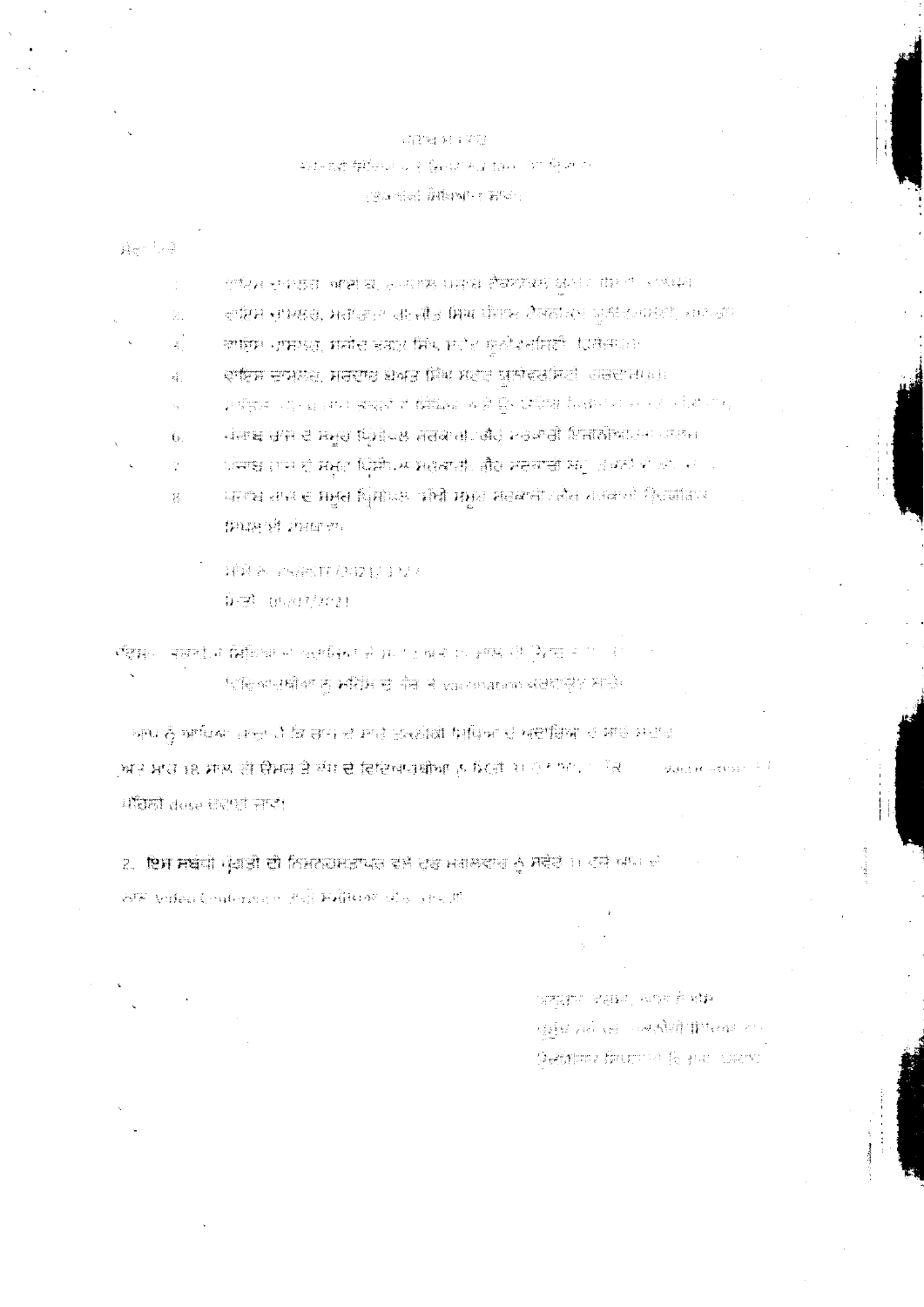ARE WARE AS THE PATER TWINTED IN THE THE 上海道完成于

ਕ੍ਰਿਕ੍ਰਿਸ਼ਨ ਦੀ ਜਾਂਦਾ ਹੋਣ ਸਿਰਜਾ ਨਾ ਕੀਤਾ ਜਾਂਦਾ ਹੈ

- ਾ, ਕਿ ਸੁਣ ਸ਼ਾਹ ਸਿਰਫ਼ ਵੇਂ ਪਹਿਲੀਜ਼ ਲੁਕਾਈ ਨੂੰ <del>ਪੰਜਕ</del> ਬੰਨ-ਸ਼ਹਨਾਂ ਕੀ ਹਾਂਦਾ ਹੈ ਕਿ ਸੁਰਹ ÷. -<br>ਸਮੂਹ Ged Surgeons ਨੂੰ ਆਦੇਸ਼ ਦੇਣ ਦੀ ਕ੍ਰਿਪਾਲ ਨੇ ਕੀ ਨੂੰ ਜਾਵੇ ਕਿ ਉਹ ਭਾਜ ਦੇ ਜਾਂਦਾ ਨਹੀਂ ਸ਼ਿਖਿਆ ਦੀ ਜਵਾ**ਰਿਆ ਦੇ ਵਿੱਚ ਵਿਸ਼ੇਸ਼** ਛੋਟੇ ਤੋਂ । । । > second un line । । (ਲੋੜੇ > Tulistan a le
- ਰਾਜ ਦੇ ਸਮੂਹ (ਡਾਪਰਾ *ਸ਼ੀ*ਮਾਲਰੂਜ ਨੇ ਭਜਝੇ ਬਾਨ ਦੇ ਭੀੜੀ ਜਨਾ ਹੈ ਕਿ ਉਹ ਦਾਜ ਦ
- ਤੁਕਨੀਕੀ ਮਿੱਸਲਾ ਦੇ ਆਧੁਕਿਸ ਦੇ ਵਿੱਚ ਵਿਸ਼ੇਸ਼ ਕੈਣ ਤੇ 2007 ਜਾਂਦਾ 70000 ਲੋਤ speak sold.
- ਸਪਾਰ ਅਧਾਨਕਾਂਥ ਸਕੱਤਰ ਕੰਜਾਬ ਨੂੰ ਸੰਘ ਸਕੰਪਰ ਪੰਜਾਬ ਦਾ ਦੀ ਦਾਣ ਵਾਰ ਕਿ.  $\overline{3}$

 $\frac{\partial}{\partial t} = \frac{\partial}{\partial t} \frac{\partial \phi}{\partial x}$ 

 $\mathcal{A}_{\bullet}(\pi_{\mathbb{Z},\mathbb{Z}}) = \mathbb{P}_{\mathbb{Z},\mathbb{Z}} \cap \mathbb{Z} \times \mathbb{Z} \times \mathbb{Z} \times \mathbb{Z}$ **Senations desearch to wo**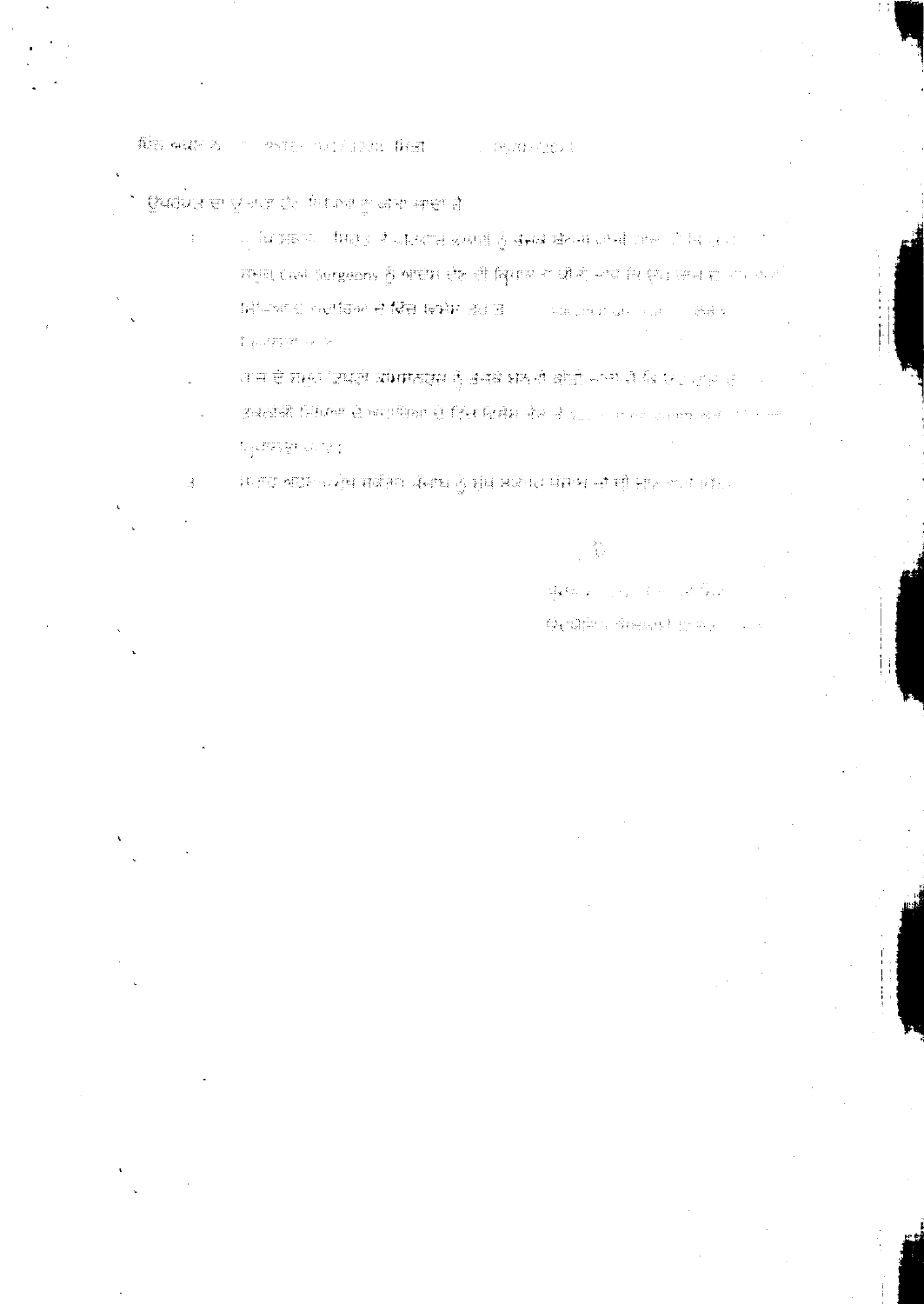# **Vaccination Status Report**

.

# {Faculty & Staff}

| (1) Name of College/Institution                                         |  |
|-------------------------------------------------------------------------|--|
| (2) Total No. of Faculty & Staff                                        |  |
| (3) Total No. of Faculty & Staff<br>Vaccinated                          |  |
| (4) Total No. of Faculty & Staff<br>Vaccinated for 1 <sup>st</sup> Dose |  |
| (5) Total No. of Faculty & Staff<br>Vaccinated for 2 <sup>nd</sup> Dose |  |

Signature of Director/Principal

with Seal

i

I